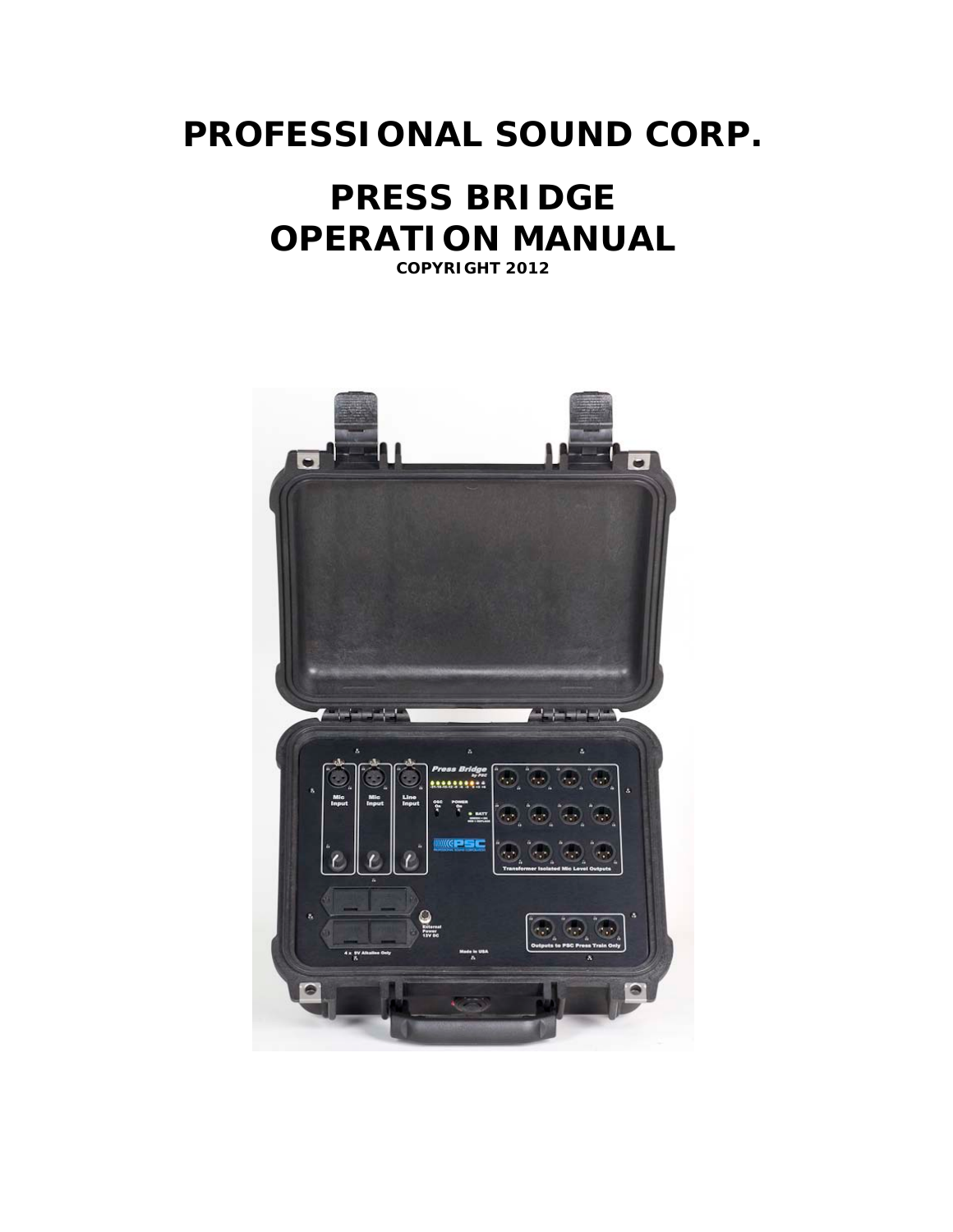## **OVERVIEW**

The Professional Sound Corporation® **Press Bridge** has been designed to allow audio distribution at press conferences. This 3 input, 12 output device provides transformer-isolated audio feeds at microphone level. This **Press Bridge** features two microphone level and one line level input, each with independent level controls, thus it may operate without the use of any additional audio mixer.

An important distinguishing feature of this press bridge is the ability to add additional "satellite style" output modules each with 12 additional outputs, all the way up to a total of 300 outputs. These freestanding output modules are available as the PSC "Press Train". Up to 24 Press Train modules may be remotely located from the main unit via standard microphone cables up to 100' in length thus eliminating multiple long cable runs to each member of the media.

The Professional Sound Corporation**® Press Bridge** is housed in a heavy-duty Pelican case for easy shipping, transportation and set up. It can be powered for more than 8 hours from four 9 volt batteries, or from the included 12Vdc adapter. A peak reading LED meter and an internal tone oscillator are provided for level setting purposes.

## **OPERATION**

- 1. Confirm that the PSC Press Bridge has new batteries. Only use alkaline cells. If the batteries are in good condition, the front panel green LED will light when the Press Bridge is turned on. If the batteries are below usable range, the LED will turn red, indicating the need to install fresh batteries. An external AC is included with the Press Bridge and may be used instead of the batteries if AC power is available.
- 2. You may wish to supply a reference tone to the various camera crews prior to the press conference starting. This will allow the camera crews to pre-set the levels to match the output levels of the PSC Press Bridge. When using the Reference oscillator, you should turn off all three audio inputs so that the PSC Press Bridge will output a pure tone for reference purposes. Prior to the start of the press conference, turn off the reference oscillator and resume mixing of the three audio inputs.